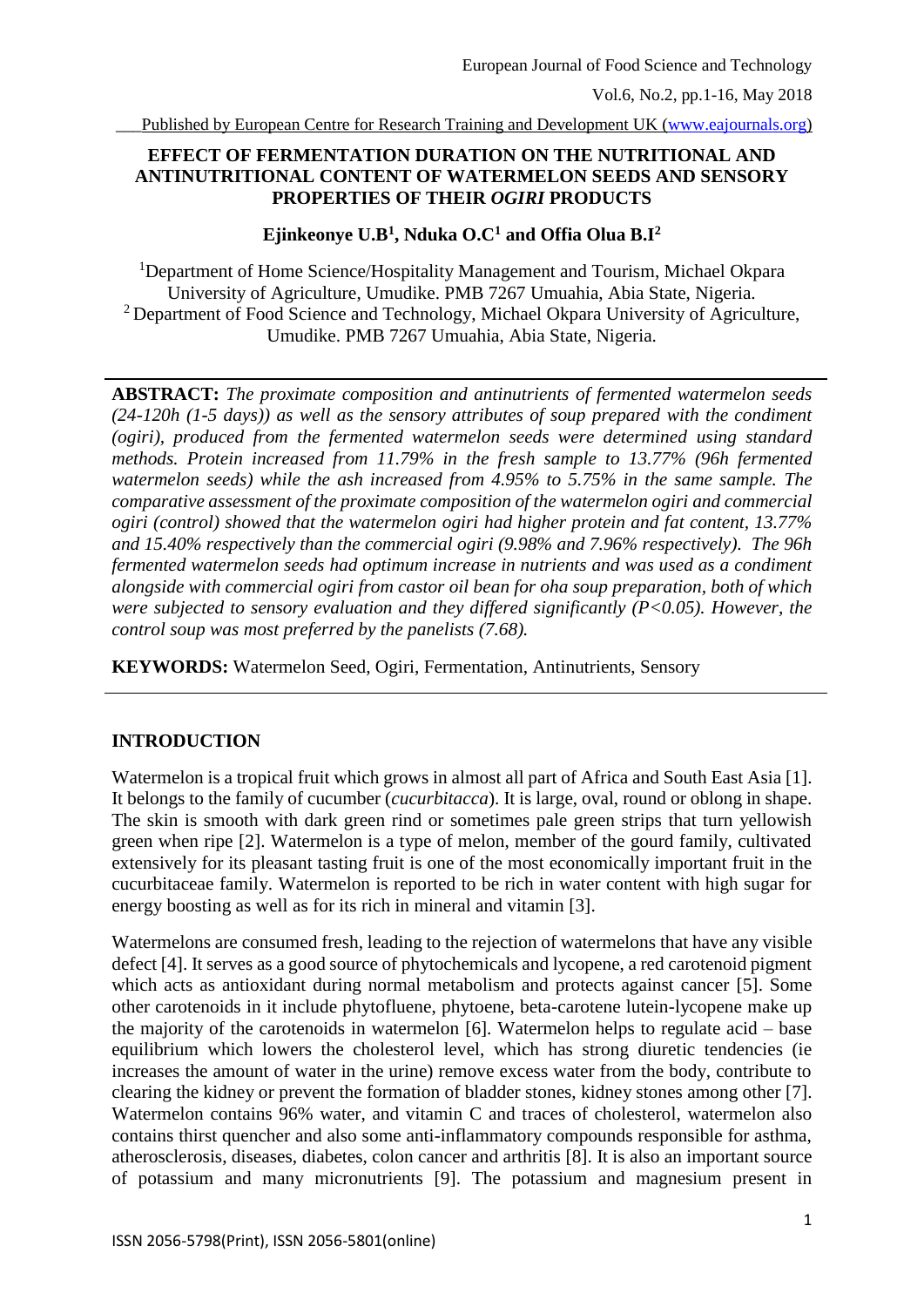watermelon helps in reducing blood pressure, the carotenes present in them assist greatly in preventing hardening of walls of arteries and vein thereby helping in that regard [10]. Watermelon is effective in reducing ones blood pressure and many people in the tropical region eat the fruit daily in the afternoon to protect themselves from heat burn. It also helps in proper functioning of insulin in the body thus lowering the blood sugar level [9].

Watermelon is used amazingly for it nutritional and medicinal value because of its high water content which contain sugar and energy booster, which hydrate body in the case of dehydration, especially during the hot season. In Nigeria many types of watermelon are cultivated especially in the Northern region, but the consumption of watermelon in nationwide, not much has been recorded on the utilization of watermelon seeds partly in Nigeria [11]. However, report has shown that the seeds are consumed in different ways as snacks in Asia as well as utilized as significantly in livestock feeds [12] watermelon seeds are flat having marginal groove on each side near the base and white black margins 10-15mm long [13]. Watermelon seeds are rich in macro and micro nutrients such as magnesium, calcium, potassium, iron, phosphorus and zinc etc. which assist in the growth and development of the healthy body which take part in metabolic activities of all living organisms [14]. Watermelon seeds are excellent sources of protein it contains phytonutrients which have very good on the health and proper functioning of internal organs [5].

Watermelon seed contain many beneficial minerals like phosphorus (mg /100,705-755g) potassium (648-689mg/1100g) calcium (54-116mg/100g) sodium (2\3-99mg/100g) iron (677- 720\8mg/100g) and copper (069-175mg/100g) [15]. Watermelon seed are rich in good fats and proteins, it contain phytonutrient which very good effect in the health. Most American price the sweet and juicy fresh of watermelon, but remove or spit out the seeds has led to the development of "seedless" watermelon which produce much smaller seeds are consumed in many cultures around the world, because they are relatively rich source of certain nutrient [16].

Many nutrients are beneficial for our body. Health nutrients in watermelon seeds are able to ward off cancer improve or prevent cardiovascular disease, hypertension and reduces level of bad cholesterol [17]. However, in order to create more report on the importance of usually discarded watermelon seed, it is necessary to assess the quality of watermelon seed with a view of harnessing them for consumption and possible industry usage [18].

*Ogiri* is a fermented food condiment of wide application and use in Nigerian cuisines [19]. *Ogiri* is an oily paste produced mainly from melon seeds and consumed widely within the West Africa. It is a cheap soup condiment among the rural dwellers [20]. Many different seeds have been used successfully in the production of *ogiri* using chance inoculated microorganisms to effect fermentation [21]. In the South East, the Igbo's use seeds of the castor plant, (*Rianus comminis*) for *ogiri* production [22] as well as fermented pumpkin, (*Telferia ocidentalis*) for the same purpose [23]. [24] observed the existence of many different varieties of melon seeds (other than the popular Egusi (Colanatus) which are correctly underutilized and which world same as alternative to egusi in the production of *ogiri*, the popular widely consumed condiment for soups and stews. *Ogiri* is a product of the fermentation of boiled melon seeds. It is a food flavouring condiment used in sauces and stews that serves as accompaniment to starchy root and vegetable diets [25]. It is also added to other preparations seasoning example in boiled meat and staple foods such as Ikokore a Nigeria local meat and staple foods such as Ikokore a Nigeria local pottage [26]. The traditional preparation of *ogiri* from melon seeds is by the method of uncontrolled solid state fermentation then boiled again to soften seeds for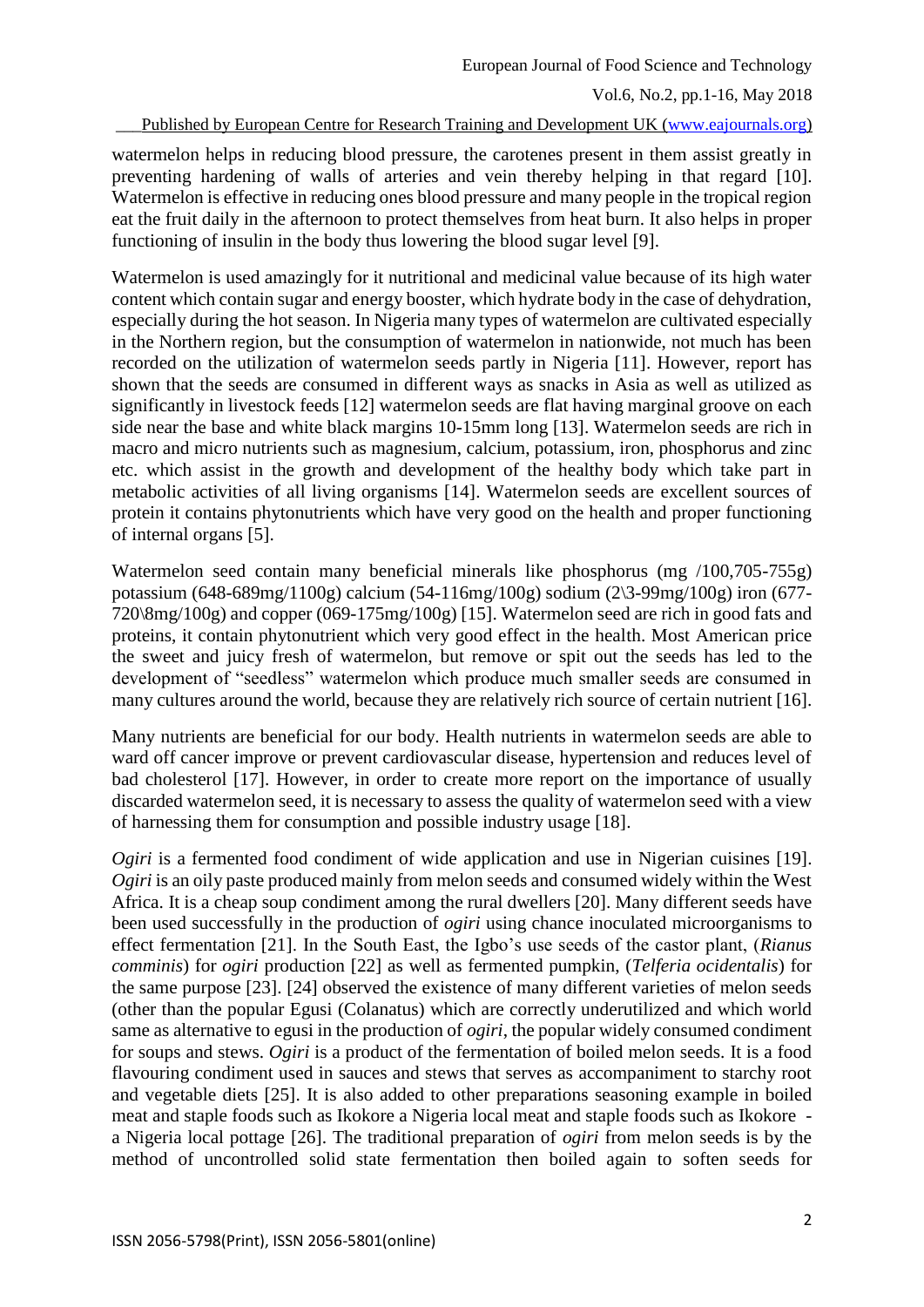fermentation.A host of fermented seeds are found across Nigeria they are as follows: Une, Iru, produced from locust beans, *Ogiri*, produced from melon seeds, Dawadawa from soybeans,

Okpehe from African mesquite seeds, *Ogiri*- igbo produced from Caster oil seeds (*Ricinuscomnunis*), Oweoh, from cotton seed (*Crossypiumhisutum*), Mmanza, ntuza, from *Hibiscus sadariffa*, 080 from seed of *Cathormionaltissium*. [27].

Watermelon seed readily fits into the same picture for possible use in the production of *ogiri* when reported fermented [28]. Seeds of watermelon have been reported to be rich in protein, minerals and vitamins as well as contain a wide variety of phytochemicals stone of which have been shown to posses pharmacological and other health benefits[29]. However, the practice of throwing watermelon seeds away during the fruit consumption is common in the South East Nigeria [19]. Therefore, there is a dearth of information on the fermented watermelon seeds and its food utility. A successful utilization of the watermelon seeds in production of consumables will no doubt increase and diversify its utility value [30]. Against this background, this study was designed to ascertain the duration of fermentation on the nutritive value of the watermelon seed, in view of establishing an optimum fermentation time which will be utilized in the production of *ogiri* and subsequent determination for the acceptability of the *ogiri* produced through sensory evaluation.

# **MATERIALS AND METHODS**

The watermelon seeds were extracted from watermelon fruits purchased from Umuahia Central market Ubani, Umuahia. Analyses were carried out at National Root Crop Research Institute Laboratory and the Food Therapy Laboratory of Home Science Department, Michael Okpara University of Agriculture, Umudike.



**Plate 1: undehulled (1) and dehulled (2) watermelon seeds**

## **Sample preparation**

Exactly 200g of the watermelon seeds were cleaned, dried and dehulled (Plate 1). The dehulled seeds were boiled in distilled water (1: 2) with a pot, for 6h to aid softening. Intermittently, water was added to the pot to prevent burning. Then, on completion of boiling, the seeds were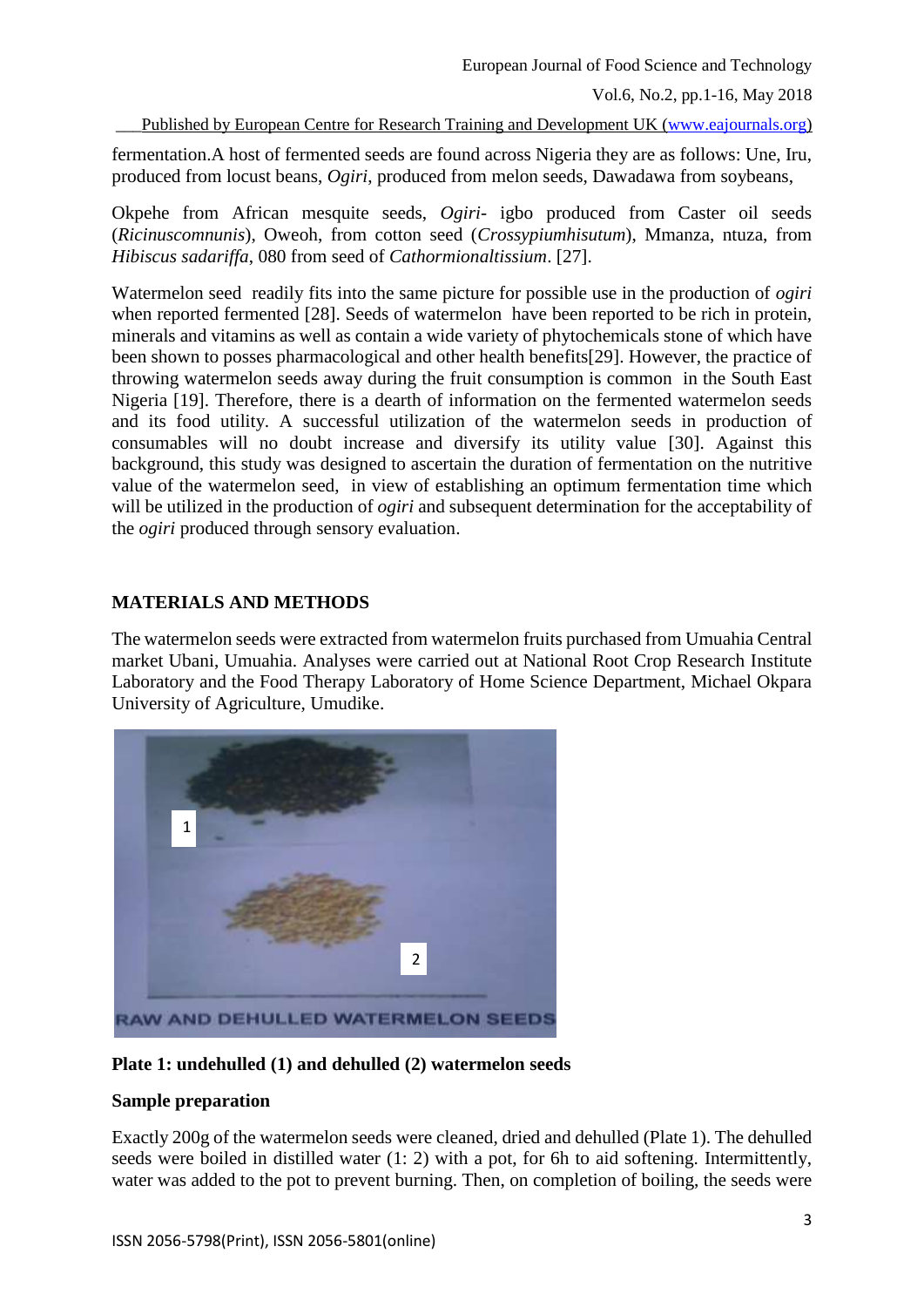European Journal of Food Science and Technology Vol.6, No.2, pp.1-16, May 2018

Published by European Centre for Research Training and Development UK [\(www.eajournals.org\)](http://www.eajournals.org/)

drained and allowed to cool for 30 minutes. After cooling, the seeds were mashed into a pulp which was divided into five (5) portions, then, each of the sample portions was wrapped in plantain leaves (Musa spp).The plantain leaves before usage, were flamed to make them pliable in order to prevent breakage. After that, samples were put into a clean sack bag and incubated at ambient temperature for 24-120h. Samples of fermented watermelon seeds were collected at different processing periods of 24, 48, 72, 96 and 120h on 24 hourly basis to determine the duration of fermentation on the watermelon seed (Plate 2). The flow chart for the fermentation of watermelon seed is shown in fig. 1below:



 **Fig. 1: Flow diagram for fermented watermelon seed (***Ogiri***)**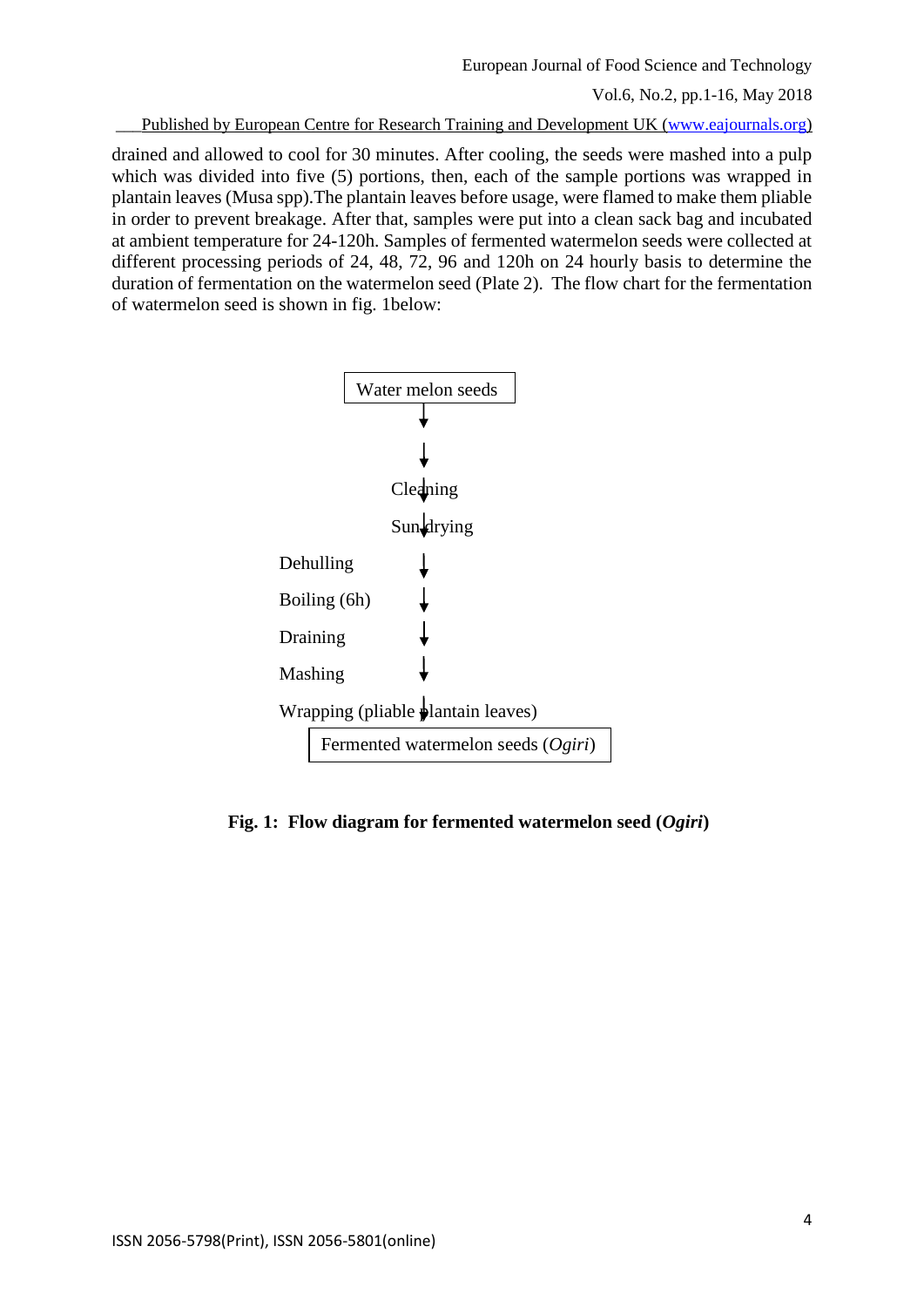Published by European Centre for Research Training and Development UK [\(www.eajournals.org\)](http://www.eajournals.org/)



**Plate 2: Fermented watermelon seeds** *ogiri* **of duration 24-120days**

#### **Sample analyses**

Proximate compositions of the raw and fermented water melon seeds were determined. The moisture content, crude protein, crude fat, crude fiber and ash were determined using standard methods of [31]. The carbohydrate content was estimated as the nitrogen free extractive (NFE) using the method of [32]. The NFE was given as the difference between 100 and the sum of protein, fat, fiber and ash and moisture. % of NFE is given by 100-% (a+b+c+d+e) where the letters represent protein, fat, fiber, ash and moisture.

## **MINERAL DETERMINATION**

The mineral content of the test samples (raw and fermented water melon seeds) was determined by the dry ash extraction method described by [33] after which specific mineral elements were determined. A 2g portion of the watermelon seed sample was burnt to ashes in a muffle furnace and the resulting ash was dissolved in a 100ml of dilute to 100ml with distilled water in a volumetric flask the digest obtained was used for the various elements analyzed.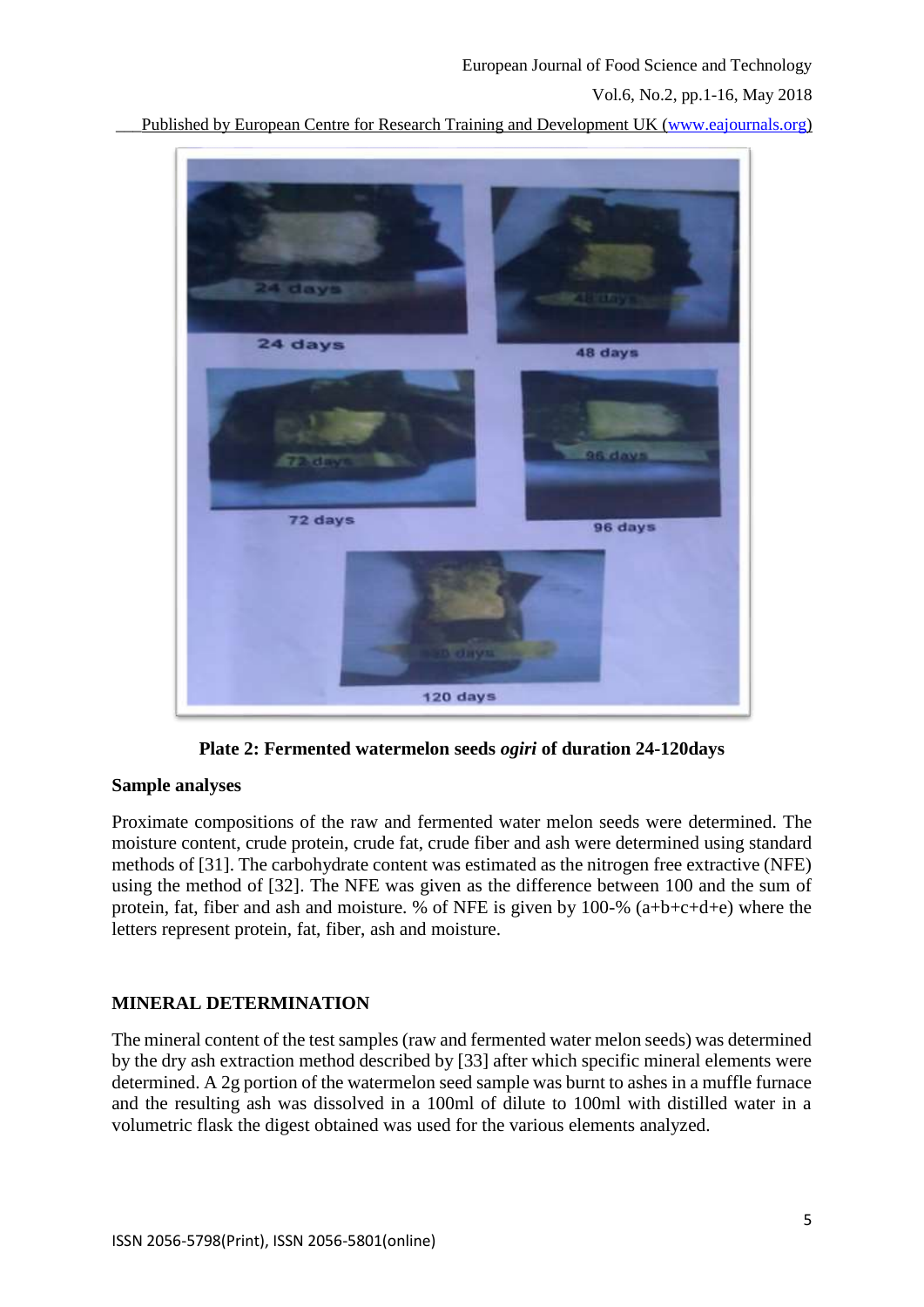### **Determination of Phosphorus**

Phosphorus in the water melon seed samples was determined by vanadomolgbate (yellow) spectrometry described by [34] then, 1ml extract from each sample was dispensed into a test tube similarly the same volume of standard phosphorus solution as well as water was put into other test tube to serve as standard and blank respectively. The content of each test tube was mixed with equal volume of the vanadomolgbate colour reagent. They were left to stand for 15 minutes at room temperature before their absorbance were measured in Genway spectrophotometer at a wave length of 420nm. Measurement was given with the blank at zero phosphorus content was calculated with the formula.

**Where:**  $W = Weight of the sample$ 

Au = Absorbance of test sample

 $As = Absorbance$  of standard

#### **Solution:**

 $C =$ Concentration of the standard

 $UF = Absorbance of test sample$ 

VA = Volume of filtrate analyzed

### **Determination of Calcium and Magnesium**

This method was described by [33] calcium and magnesium complex metric titration.

Here, 20ml of each extract was dispersed into conical flask pinches of the masking agents, hydroxytannin hydrochloride and potassium of pH 10.0 a pinch of indicators err chrome black was shaken well. Then it was titrated against 0.02N EDTA solution: the titration colour charged form a mauve colour to a permanent blue coloration. A reagent blank consisting of 20ml distilled water was also treated as described above. The titration gave a read for combined ca & mg complexes in the sample. Then a separate titration was conducted for calcium.

## **DETERMINATION OF ANTINUTRIENTS**

## **Phytate determination**

This was determined using the method described by [34]. The samples were first extracted with 0.2N HCL, 0.5ml of the extract solution was pipetted into test tube fitted with a ground glass stopper. 1ml ferric acid solution was later heated in a boiling water bath for 30 minutes after heating the tube was cooled in ice water for 15 minutes and allowed to adjust to room temperature. The tube was then mixed and centrifuged for 30 minutes at 3,000 rpm 1ml of the supernatant was transferred to another tube and 1.5 ml of 2, 2 bipyridine solution was added. The absorbance was measured at 510mm against distilled water. A standard solution (1ml of phytate was repeated as described above for the sample as:

% phytate  $= 100$  x au x C x uf x n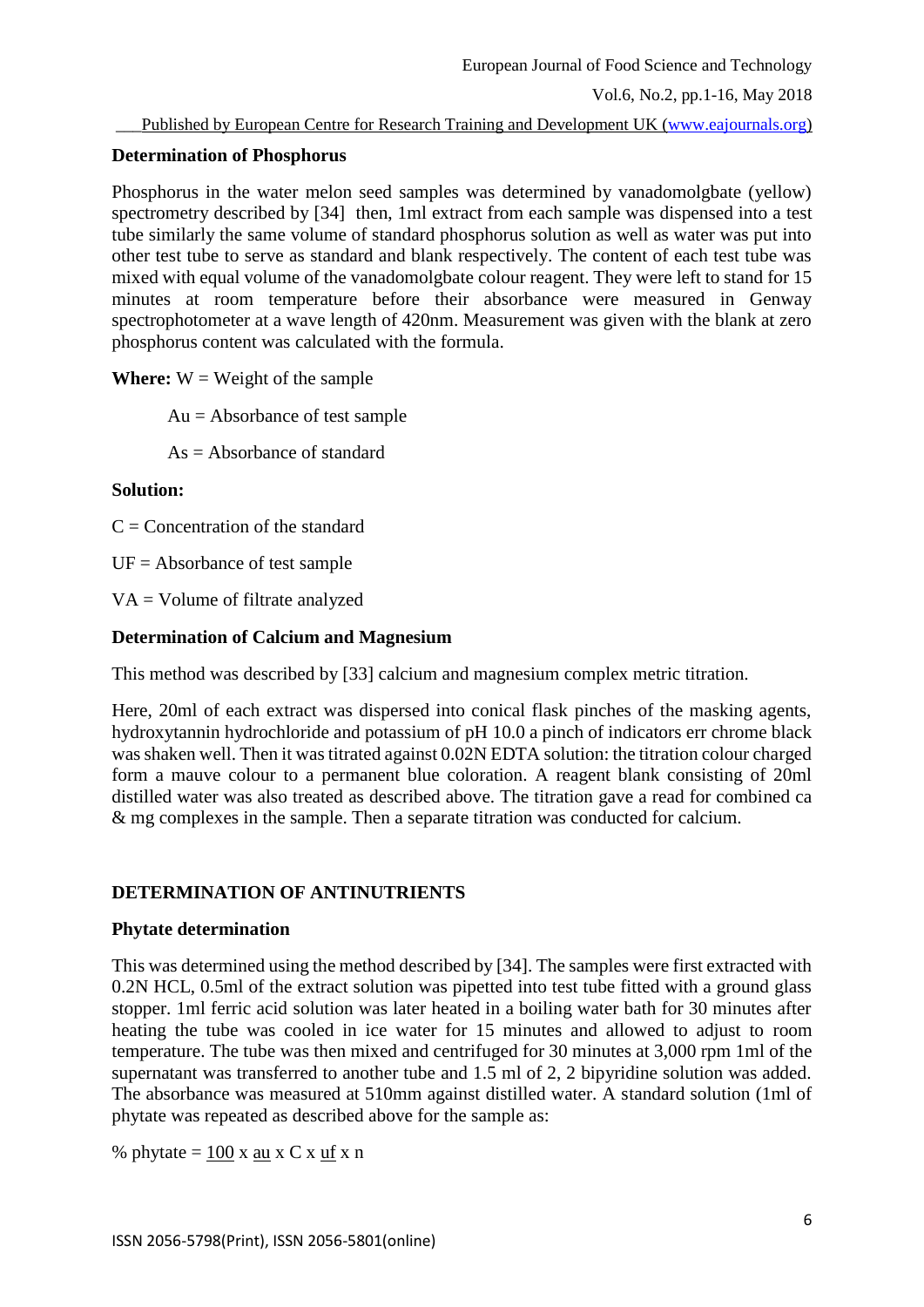\_\_\_Published by European Centre for Research Training and Development UK [\(www.eajournals.org\)](http://www.eajournals.org/)

10 as va

Where  $C =$  concentration of standard phytate solution

Uf = Total volume of extract used

 $Vx =$  volume of extract used

W= Weight of sample used

### **Tannin Determination**

The folin – Denis spectrophotometer method was used. The method was described by [35], a measured weight of each sample and agitated. This was left to stand for 30 min at room temperature, being shaken every 5 min, at the end of the 30 min, it was centrifuged and the extract obtained. Exactly 2.5ml of the supernatant (extract) was dispersed into a 50ml volumetric flash. Similarly, 25ml of standard tannic acid and 1.0ml. folin – Denis reagent was measured into each flask, following by 2.5ml of saturated sodium bicarbonate  $(Na_2Co_3)$ solution. The mixture was diluted to mark in the flask (50ml) and incubated for 90 min at room temperature. The absorbance was measured at 250 nm in a Genway model 6000 electronic spectrophotometer. Readings were taken with the reagent blank at zero.

AU x C x 100 x VF

As W Va

#### **Where:**

Au = Absorbance of test sample

 $As = Absorbance of standard solution$ 

 $C =$  Concentration of standard solution

 $W = Weight of sample used$ 

 $Uf = Total volume of extract$ 

Va = Volume of extract analyzed

## **Saponin Determination**

The saponin was determined by the double solvent extraction gravimetric method as described by [36]. Exactly 5g of the powered water melon seeds was weighed out and mixed with 50ml of 20% aqueous ethanol solution. The mixture was heated with periodic agitation on a water bath for 90 mins at 55°C. It was filtered through what man filter paper and the residues reextracted with 80mls of the 20% ethanol, both extracts were combined together. The combined extract was reduced to 40ml over a water bath at  $90^{\circ}$ C. Separation was by partition during which the aqueous layer was recovered and the other layer was discarded. The saponin content was determined and extracted as percentage of the weight analyzed given by the formula.

% Saponin=  $W_2 W_1 x 100$ 

W 1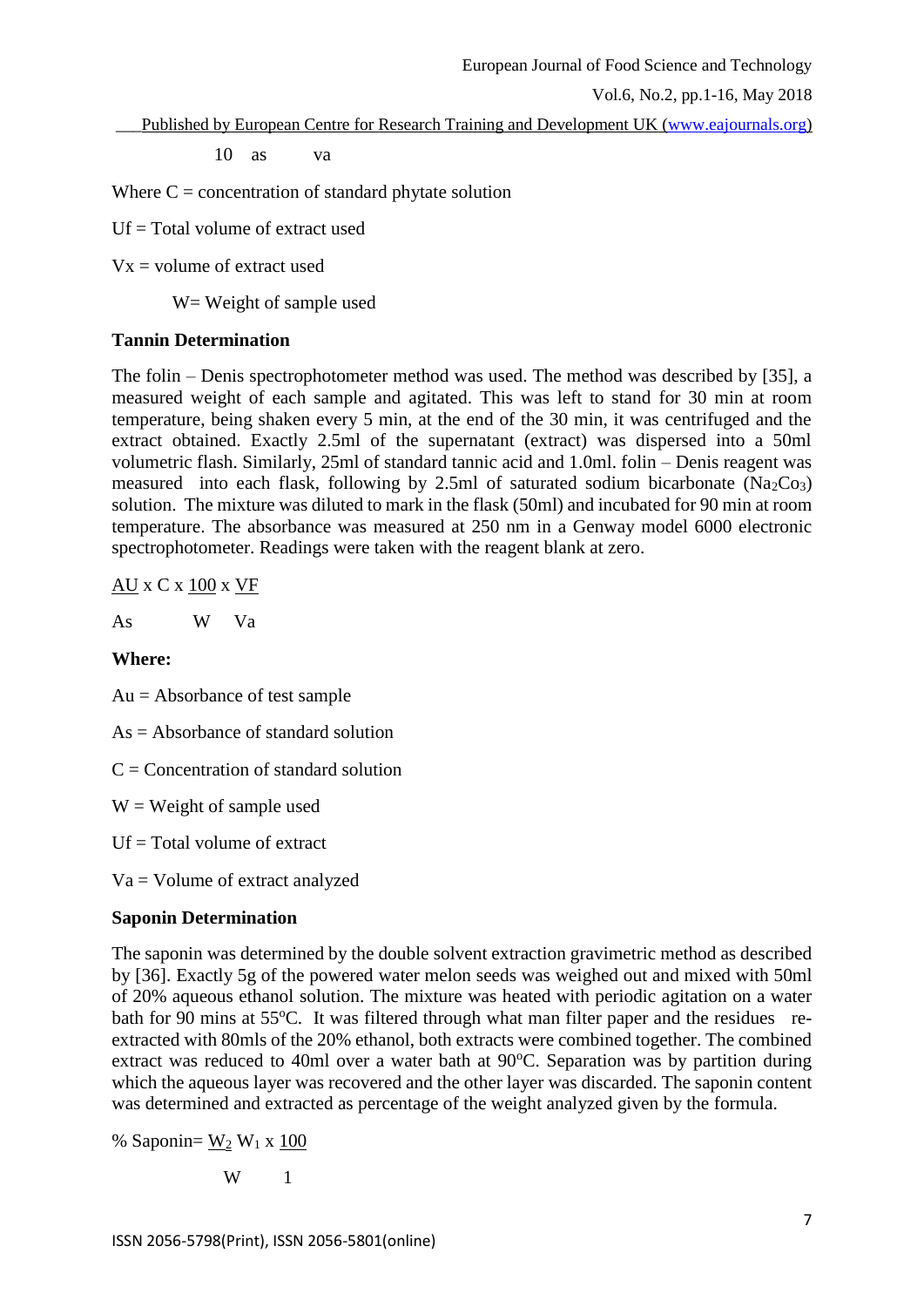Published by European Centre for Research Training and Development UK [\(www.eajournals.org\)](http://www.eajournals.org/)

### **Where:**

 $W = Weight of sample$ 

 $W_1$  = Weight of empty evaporating dish

 $W_2$  = Weight of dish + saponin extract

# **Recipe for the soups prepared with fermented water melon seeds (***Ogiri***)**

The underlisted, formed the major ingredients used for soups.

### **Fermented Watermelon Seeds** *(Ogiri***)**

| <b>Ingredient</b>                  |                       | quantity                  |  |  |
|------------------------------------|-----------------------|---------------------------|--|--|
| Fermented seed                     |                       | 1 mould                   |  |  |
| Stock fish                         |                       | $\frac{1}{2}$ medium size |  |  |
| Dry pepper                         |                       | I table spoon             |  |  |
| Magi cube                          |                       | 1 cube                    |  |  |
| Crayfish (grounded) 2 table spoons |                       |                           |  |  |
| Salt                               | to taste              |                           |  |  |
| Onions                             | 1 medium size         |                           |  |  |
| Ofo                                | 2 table spoon         |                           |  |  |
| Beef                               | 5 medium pieces       |                           |  |  |
| Water                              | $1\frac{1}{2}$ liters |                           |  |  |
| Oha                                | 1 bunch               |                           |  |  |
| Palm oil                           |                       | 2 cooking spoons          |  |  |

## **Preparation of the Fermented Watermelon Seed Soup and Ogiri Soup**

The beef, stockfish and smoked fish were washed with water and the beef was seasoned with seasonings and boiled until the water dried up. The stockfish and smoked fish also boiled and added to the pot containing the seasoned beef and were then boiled for about 5 min.

Two (2) cooking spoons of palm oil and 1½ liters of water were added to the pot before adding the fermented watermelon seed. Then the pot was covered and allowed to boil for 5 min.

It was stirred, crayfish and pepper were added and then cooked for 10 minutes.

The ofo which served as a thickener was added. Salt was added to taste. The Oha leaves were cut and washed thoroughly with water and salt. Finally, the washed Oha leaves were added and allowed to boil for a minute, before bringing the pot of soup down and served hot.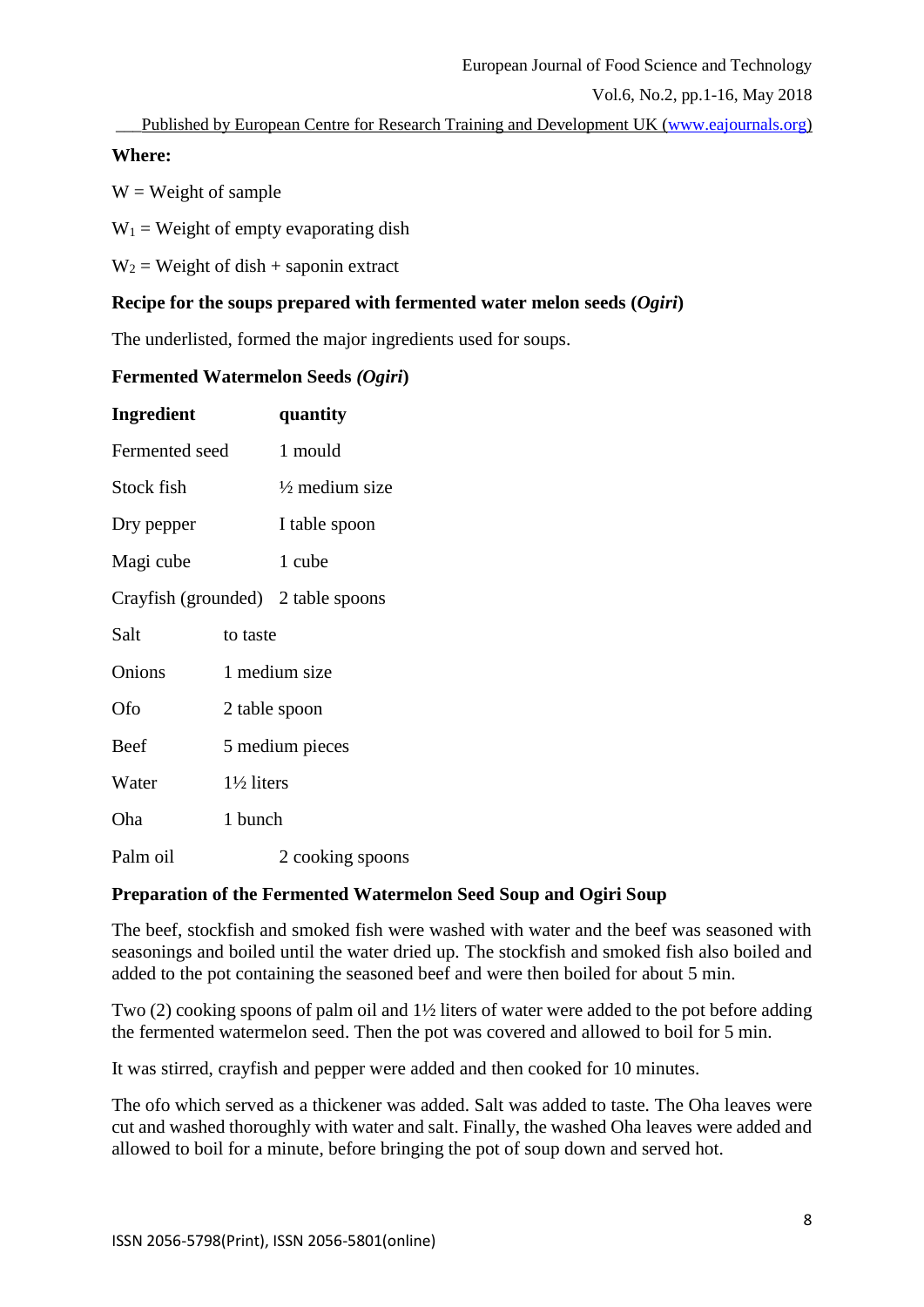Published by European Centre for Research Training and Development UK [\(www.eajournals.org\)](http://www.eajournals.org/)

The above process was equally followed in the preparation of the soup with commercial *ogiri*, to serve as a control. Care was taken to ensure that both soups contained exactly the same ingredients except that the different condiments (*ogiri* and fermented watermelon seeds) were used for the different soups (Plate 3). The prepared soups were later used for the sensory evaluation tests.



## **Plate 3: Fermented watermelon seeds** *ogiri* **soup (sample A) and commercial** *ogiri* **soup (sample B)**

#### **Sensory Evaluation**

The sensory evaluation of the water melon ogiri soups and the commercial ogiri soup (control) was carried out using the method [37]. A standard 9 point hedonic scale ranging from 9 (like extremely) to 1 (dislike extremely) was used. The attributes evaluated included colour, taste, flavor, mouth feel and general acceptability. The first sample coded (A) was a soup prepared with a fermented watermelon seed and another sample coded (B) was a soup prepared with commercial *ogiri* to serve as a control. A set of 20 panelists which were semi- trained students were used for the evaluation. Water was provided for the judges to rinse their mouth in-between evaluation so as to draw unbiased conclusion.

#### **Statistical analyses**

The data was subjected to one-way analysis of variance (ANOVA) to determine the significant difference using the Duncan Multiple Ranging Test using the SPSS version 20. Results were expressed as the means ± standard deviation of duplicate determinations.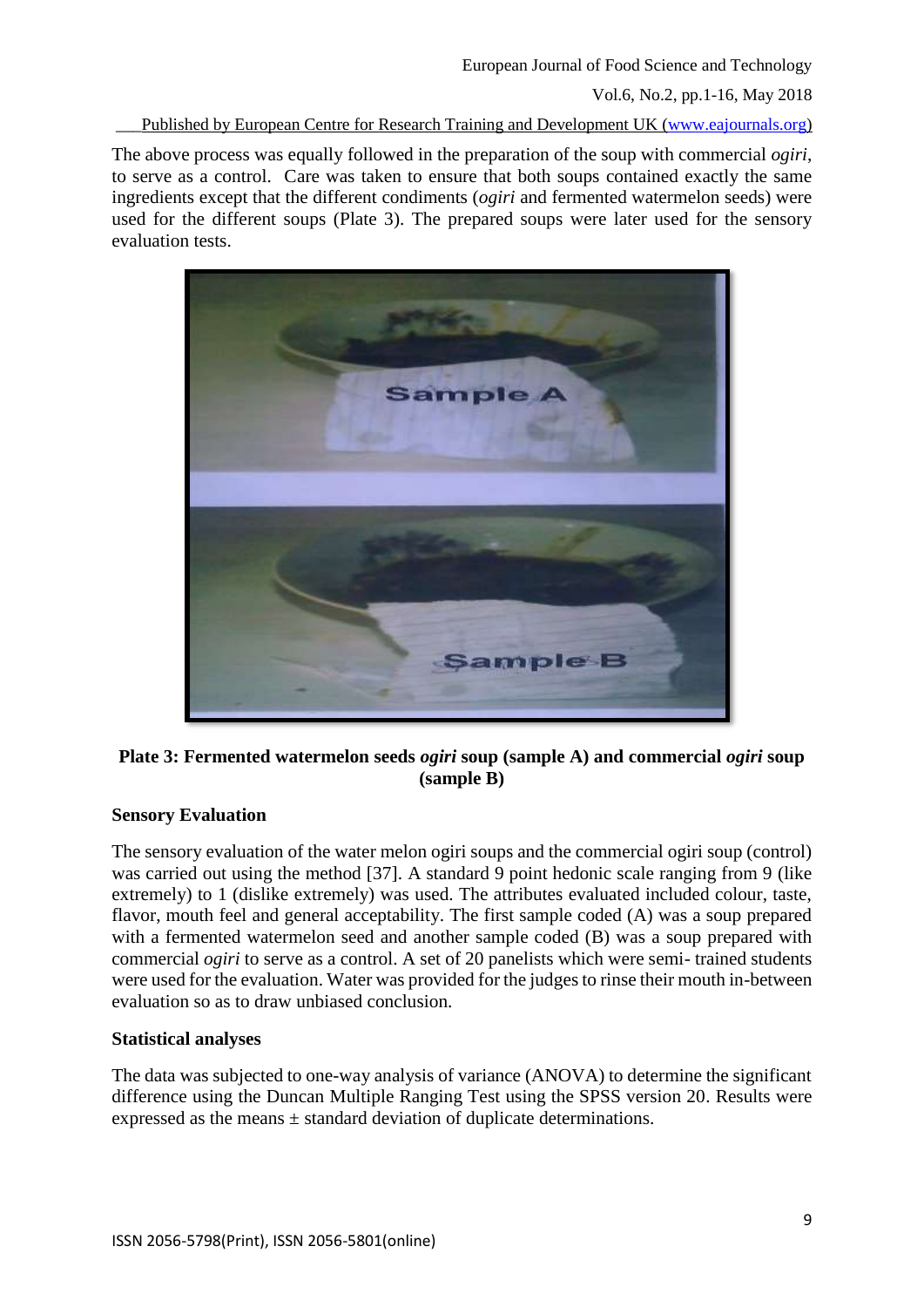Published by European Centre for Research Training and Development UK [\(www.eajournals.org\)](http://www.eajournals.org/)

### **RESULTS AND DISCUSSION**

The result of the proximate composition of water melon seeds (*Citrulluslanatus*) was presented in table 1. The result showed that there were significant variations  $(p<0.05)$  between the proximate composition of the fermented water melon seeds and the fresh (unfermented) ones. Similar observations were made by [38] who studied the proximate composition of the fresh and fermented watermelon seeds (*Citrullus lanatus*)*.*From table 1, it was evident that protein increased with fermentation time from (11.79%) in the fresh (unfermented) seeds to (13.77%) recorded on the 4<sup>th</sup> day (96hours) of fermentation. However, the protein content reduced to 13.24% on the fifth day, thus making 4 days (96hours) the optimum fermentation period for maximum protein content. According to [39], watermelon seeds are the only good sources of highly absorbed and complete plant protein with an excellent quality. The increase in crude protein values could be attributed to increase in microbial mass during fermentation causing extensive hydrolysis of the protein molecules to amino acid and other simple peptides [40]. [41] in their own report, attributed increase in protein during fermentation might be due to some anabolic processes leading to polymer build-up or due to microbial cell proliferation

Fat content, unlike the protein, decreased from 18.63% to 14.5%, although there was no significant (p>0.05) fat reduction among the samples. The fat reduction was attributed to possible degradation of fat by lipase enzymes produced by micro organisms during the fermentation [42].

The crude fiber content was significantly decreased as the fermentation hours increased (3.12% to 2.51%) except for the crude fiber of 120h fermented sample (2.45%) which did not differ (p>0.05) significantly from that of 96h fermented sample (2.51%). Watermelon seed fibre can help to provide dietary fibre that would offer protection against cardiovascular disease, obesity and colon cancer and promote the effective functioning of the human digestive tract as reported by [43]. The highest ash content was observed in the 96h fermented sample (5.75%) while the raw (unfermented) sample had the least (4.39%).

As shown in table 1, the moisture content of the water melon seeds increased as fermentation period increased (12.04-34.25%). The raw (unfermented) sample had a moisture content of 12.04% while the highest moisture (34.25%) was observed in day 5. The changes in the various proximate compositions resulted in commensurate changes in the carbohydrate content of the fermented water melonseeds which decreased significantly  $(p<0.05)$  from 50.08% to 29.28%. It was observed that the 96h fermented sample had the lowest carbohydrate content than the other samples. The low carbohydrate content of watermelon seeds implies that the risk of diabetes and insulin insufficiency is absent [9].The decrease in carbohydrate content could be attributed to the conversion of oligosaccharides to simple sugars or the utilization of the carbohydrate nutrient as source of energy by the fermenting microorganisms for growth and metabolism [44]. From the result, it was observed that the optimum fermentation time for watermelon seed was 4 days (96hours). The sample fermented for 96hours was preserved and used for comparative sensory evaluation with the commercial *ogiri.*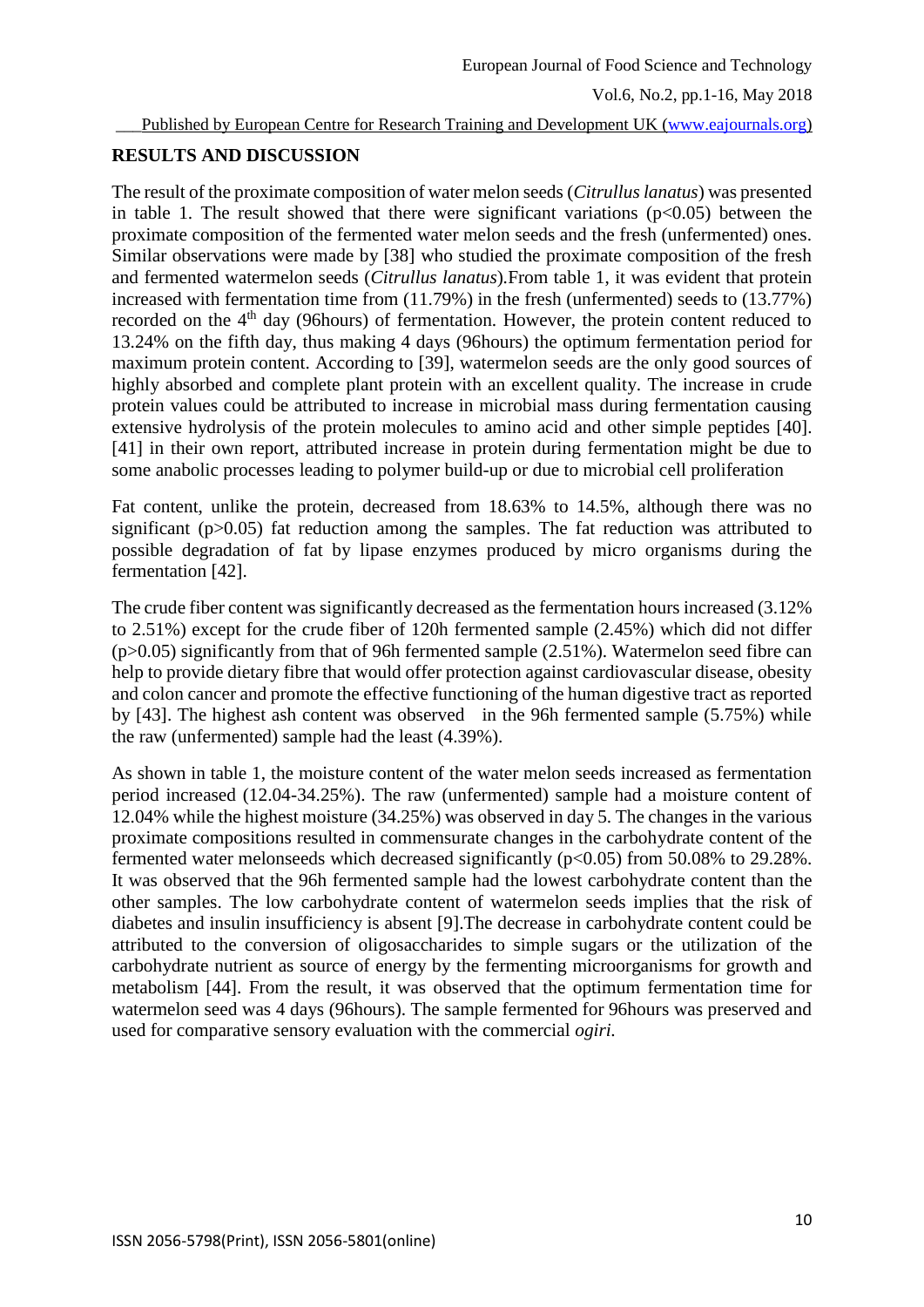| <b>SAMPLES</b>             | TANNIN $(%)$ | PHYTATE (%) | SAPONIN (%) |
|----------------------------|--------------|-------------|-------------|
| Raw watermelon seeds       | 0.35         | 0.43        | 0.24        |
| Fermented watermelon seeds | 0.04         | 0.12.       | 0.06        |

**Table 1: Proximate composition of watermelon seeds fermented for 24 -120 h**

| <b>SAMPLE</b>    | <b>PROTEIN</b>              | <b>FAT</b>                                         | <b>FIBRE</b>                          | ASH                          | <b>MOISTURE</b>               | <b>CHO</b>                    |
|------------------|-----------------------------|----------------------------------------------------|---------------------------------------|------------------------------|-------------------------------|-------------------------------|
|                  | $\mathcal{O}_0$             | $\mathcal{O}_0$                                    | $(\%)$                                | $\left( \frac{0}{0} \right)$ | $\left( \frac{0}{0} \right)$  | $\left( \frac{0}{0} \right)$  |
| Fresh            | $11.79^a \pm 0.10$          | $18.63^a \pm 0.02$                                 | $3.12^{\rm e}{\pm}0.07$               | $4.39^a \pm 0.003$           | $12.04^{\text{ a}}$ ±0.09     | $50.08^{\circ}$ ±0.06         |
| 24h              | $12.14^{b}+0.10$            | $18.61^a \pm 0.10$                                 | $3.01^{d} + 0.08$                     | $4.95^{\rm b} + 0.11$        | $22.79^b \pm 0.14$            | $38.52^b \pm 0.18$            |
| 48h              | $12.63^{\circ}$ ± 0.58      | $17.42^{\mathrm{a}}\pm0.08$                        | $2.81^{\circ}+0.05$                   | $5.37^{\circ}+0.01$          | $25.71^{\circ}+0.52$          | $36.05^{\mathrm{f}} \pm 0.59$ |
| 72h              | $13.24^{\mathrm{d}} + 0.10$ |                                                    | $16.64^a \pm 0.15$ $2.64^b \pm 0.025$ | $5.52^{\text{d}} + 0.004$    | $28.69^{\mathrm{d}} \pm 0.31$ | $33.2^{b}+0.45$               |
| 96h              | $13.77^{\rm e}{+0.10}$      | $15.40^{\circ}$ ± 0.09                             | $2.51^{\text{a}} + 0.06$              | $5.75^{d}+0.01$              | $33.15^{f}+0.92$              | $29.28^a \pm 0.69$            |
| 120 <sub>h</sub> | $13.24^{\mathrm{d}} + 0.10$ | $14.57^{\text{a}} + 0.03$ $2.45^{\text{a}} + 0.01$ |                                       | $5.45^{cd}+0.01$             | $34.25^{\rm e}{\pm}0.10$      | $30.10^a \pm 0.08$            |

Values are means  $\pm$  standard deviations of triplicate determinations. Means on the same column with different superscripts are significantly different (P<0.05).**CHO-** carbohydrates

The antinutrients in the raw (unfermented) and fermented watermelon seeds have been shown in table 2. The data showed that the raw watermelon seeds had tannin, phytate and saponin concentrations of 0.35%, 0.43% and 0.24% respectively which was drastically reduced and significantly differed from each other in the fermented watermelon seeds with values of 0.04%, 0.12% and 0.06% for tannin, phytate and saponin respectively. This represented 88.57% reduction in tannin content, 72.09% in phytate and 75% in saponin. The very significant reduction of the anti-nutrient was attributed to the combined effect of boiling and fermentation during boiling heat destroys anti-nutrients. These agree with [34] who observed that a thermal treatment reduces and sometimes eliminate anti-nutrients in food. The reduced levels of the anti-nutrient, makes the fermented watermelon seeds relatively safe for consumption.

Antinutrients are known to interfere with or inhibit the availability, digestion and absorption of food nutrients in animals and humans [45].

# **Table 2: Antinutrient content of raw and fermented watermelon seeds**

Values are means ± standard deviations of triplicate determinations. Means on the same column with different superscripts are significantly different (P<0.05).

Tannins interfere with deposition and absorption of proteins, while phytates chelate minerals making team insoluble and unavailable for absorption.

The very significant reduction of the anti-nutrient was attributed to the combined effect of boiling and fermentation during boiling heat destroys anti-nutrients. This agrees with [34] who observed that thermal treatments reduces and sometimes eliminate anti-nutrients in food. The reduced levels of the anti-nutrient, makes the fermented watermelon seeds relatively safe for consumption.

The proximate composition of the 96h fermented water melon seed *ogiri* and commercial *ogiri* is presented in table 3.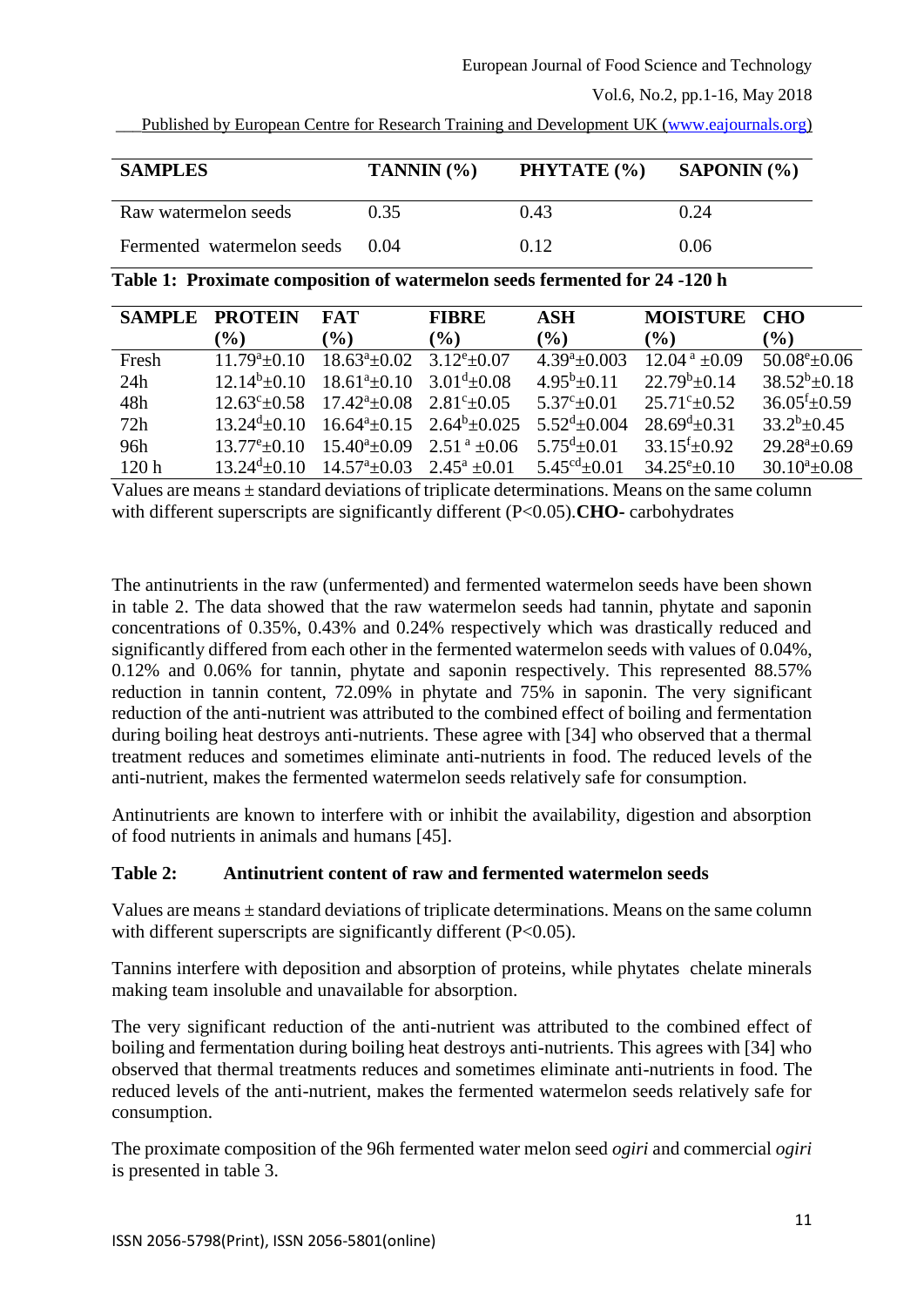Published by European Centre for Research Training and Development UK [\(www.eajournals.org\)](http://www.eajournals.org/)

As evident in the result, there were significant differences  $(p<0.05)$  in the nutrients of the two condiments. The fermented watermelon seed *ogiri* contained significantly higher protein (13.77%) than the commercial *ogiri* (9.98%). The result confirms the earlier report of [46] that the fermented food increased in protein due to the help of micro organisms in the food. Fermented watermelon seed was also observed to be higher in fat content (15.40%) than the commercial *ogiri* (7.96%). However, the commercial *ogiri* contained more fiber (2.87%) than the fermented watermelon seed *ogiri*(2.51%). The ash content of the two condiments were found to be 5.75% and 7.05%for the fermented watermelon seed *ogiri* and the *ogiri* respectively. The commercial *ogiri* also had higher moisture content of 35.98% than fermented water melon seed which had 33.15%. Commercial *ogiri* increased in carbohydrate (36.16%) more than the fermented watermelon seed *ogiri* (29.28%). These results showed that the fermented watermelon seed *ogiri* compared favorably with the commercial *ogiri*.

#### **Table 3: proximate composition of 96h fermented watermelon seed (***ogiri***) and commercial** *ogiri*

| Sample           | Protein                    | Fat                  | Fiber                 | Ash                   | Moisture           | <b>CHO</b>       |
|------------------|----------------------------|----------------------|-----------------------|-----------------------|--------------------|------------------|
| Fermented        | $13.77^{\rm b} + 0.10$     | $15.40^{\circ}+0.09$ | $2.51^{\circ}+0.06$   | $5.75^{\circ}+0.01$   | $33.15^{a}+0.92$   | $29.28^{a}+0.69$ |
| watermelon seed  |                            |                      |                       |                       |                    |                  |
| (ogiri)          |                            |                      |                       |                       |                    |                  |
| Ogiri commercial | $9.98^{\mathrm{a}}\pm0.35$ | $7.96^{\circ}$ ±0.24 | $2.85^{\rm b} + 0.07$ | $7.05^{\rm b} + 0.32$ | $35.98^b \pm 0.18$ | $36.16^b + 0.35$ |

Values are means ± standard deviations of triplicate determinations. Means on the same column with different superscripts are significantly different (P<0.05).

The fermented seeds *ogiri* had higher protein and fat content while the commercial *ogiri* contained higher fiber, ash and moisture contents.

The sensory attributes of the soup prepared with the 96h fermented water melon seed *ogiri* and commercial *ogiri* is presented in table 4. The result showed an outright preference of the fermented watermelon seed *ogiri* soup over the soup prepared with the commercial *ogiri* had significantly higher (p<0.05) mean sensory scores than the one from commercial *ogiri*. The scores for the test soup (fermented watermelon seeds *ogiri* soup) were from 7.07(mouthfeel), 8.15(taste), 7.75(flavor), with a general acceptability of 8.07. However, the scores of the commercial *ogiri* soup were significantly lower than those of its counterpart, 6.05(mouth feel), 7.50 (taste), 7.05 (flavor), with a general acceptability score of 7.08.It was believed that the fermented watermelon seed was more acceptable to the panelist as the results indicated probably due to its peculiarity and characteristic difference from the local *ogiri* which most people were used to. The acceptance level of the fermented watermelon seed *ogiri* soup was calculated to be 89.7% (8.07/9.0) while that of the commercial *ogiri* soup was calculated to be 85.3% (7.68/9.0). The higher mean score of the sensory attributes recorded in the fermented watermelon seed soup compared to commercial *ogiri* could also be probably be due to the high protein content and lower fat content of the fermented watermelon seed *ogiri* used in the soup preparation. The lower fat content in fermented watermelon seed may have accrued to the better taste, flavor and aroma of the fermented watermelon seed soup prepared. According to [46], during fermentation there was evidence of lipase activity which indicated production of free fatty acids. This may react with some other components of the fermenting mash to form esters which produce the characteristics aroma of the food condiment. [21] also reported that high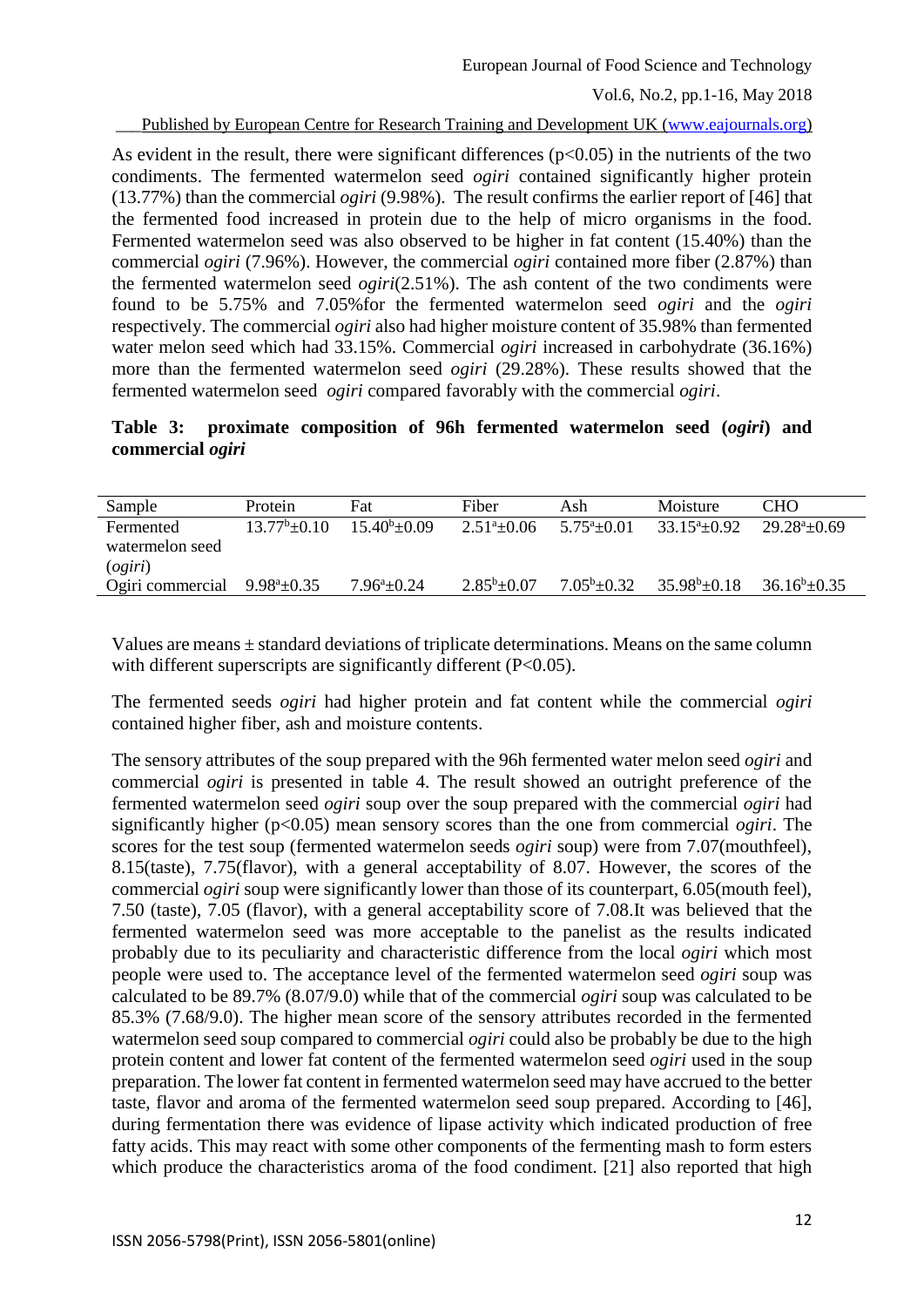protein content in fermented foods caused increased proteinase activity during fermentation which

**Table 4: Sensory attributes of fermented watermelon seed** *ogiri* **and commercial** *ogiri* **soups**

| <b>Sample</b>                                                                                     | <b>Taste</b>      | <b>Colour</b> | <b>Flavor</b>                                                                                  | <b>Mouth feel</b> | <b>Acceptability</b>      |
|---------------------------------------------------------------------------------------------------|-------------------|---------------|------------------------------------------------------------------------------------------------|-------------------|---------------------------|
| Fermented                                                                                         | $8.15^b \pm 0.15$ |               | $7.93^b \pm 0.50$ $7.75^b \pm 0.13$                                                            | $7.07^b \pm 0.06$ | $8.07^b \pm 0.31$         |
| watermelon seed                                                                                   |                   |               |                                                                                                |                   |                           |
| Ogiri                                                                                             |                   |               |                                                                                                |                   |                           |
| Commercial Ogiri                                                                                  |                   |               | 7.50 <sup>a</sup> ±0.50 6.73 <sup>a</sup> ±0.25 7.05 <sup>a</sup> ±0.05 6.0 <sup>a</sup> ±0.05 |                   | $7.68^{\text{ a}}\pm0.03$ |
| Values are means $\pm$ standard deviations of triplicate determinations. Means on the same column |                   |               |                                                                                                |                   |                           |

with different superscripts are significantly different (P<0.05).

Released more amino acid and nitrogenous compounds which may probably produce odour or smell depending on the fermentation period. Generally, it was observed that the fermented watermelon seed *ogiri* soup was found to compete very favorably well with commercial *ogiri* in its sensory attributes when used for soup preparation.

#### **CONCLUSION**

It was observed that there were changes in the nutritional value of water melon seeds during fermentation. Fermentation caused significant reduction in the anti-nutrient content of the watermelon seeds. The watermelon seeds fermented for 96 h (4 days) had highest level of nutrients especially protein content and the fermentation time was used as the optimum. Comparatively, the fermented watermelon seed condiment had higher nutrients and its soup had better consumer acceptability than the commercial ogiri soup.

Therefore, fermentation of watermelon seeds for *ogiri* should be encouraged as it can add to the variety of condiments already in existence in the market. This also minimized the wastage of watermelon seeds and converts them to value-added products i.e from waste to wealth. It can also serve as a promoter of good health and lead to economic empowerment because it could be produced at a commercial level. It is also recommended that further studies be carried out on the microbial load and safety as well as shelf life of the fermented watermelon seed *ogiri.*

#### **REFERENCES**

- [1] Koocheki, A., Razavi ,E. and Moghadam , G. (2007) Physical properties of watermelon seed as a function of moisture content and variety. *Journal of International Acrophusies,* 21:349-359.
- [2] Gwana, A .M. (2011) Food and Agriculture products Research and Technology center Olkahoma State University 148 still water ok. 74078-6055.
- [3] Aidoo, K..E. (2004) Lesser known fermented foods. *Journal of Tropical Science Research*, 26: 249-258.
- [4] Williams, T. (2007) Adding more value on the watermelon seed. *Journal of cowboy Nutrition* 9(2): 32-3.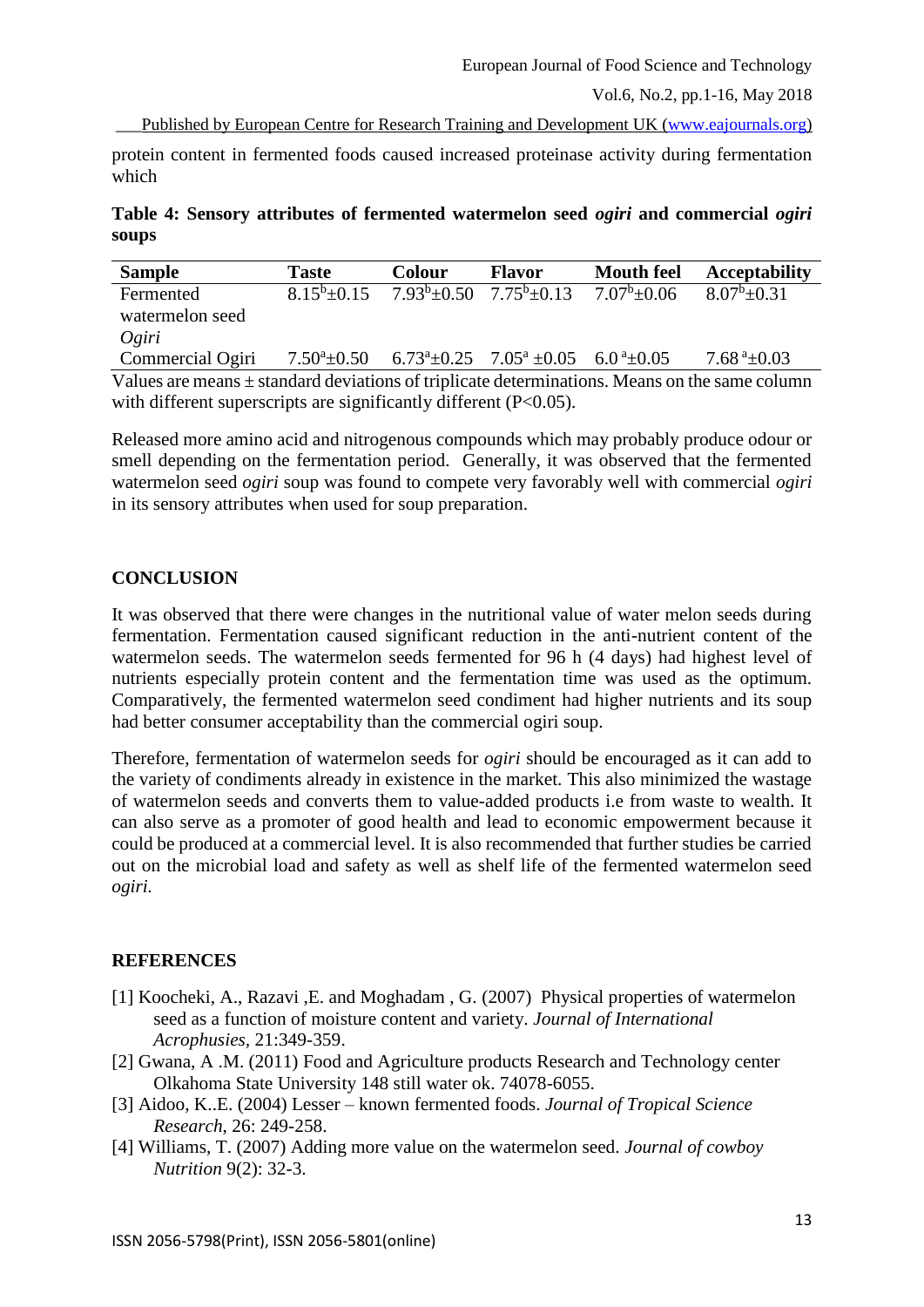- [5] Perkins Veazie, P., Collins, J. K, Doris and Roberts A.R., (2006) Carotenoid content of watermelon cultivars. *Journal of Agriculture Food Chemistry*. 2593-2597.
- [6] Collins, J. K.. , Perkins O.E., Veazic, W.U. Spear, S.K., Clay pool, Baker R.A, and Clevidence B. (2007) Watermelon consumption increase plasma Arginine concentration from Journal of adult nutrition Research, 23 (3): 261-6. Crop 2(2): 35-40.
- [7] Erukainure, O.L., Oke, O.V., Daramola, A.O., Adenekan, S.O. and Umanhonlen, E.E. (2010) Improvement of the biochemical properties of watermelon rinds subjected to *Saccharomyces cerevisae* solid media fermentation. *Pakistan Journal of Nutrition. Research,* 9(8): 806-809.
- [8] Sundia, U.O. (2007) Watermelon production and consumption demographics*. Journal of Sundra*
- [9] Kondale, J.E. (2005) Foods and nutrition encyclopedia.Pegus press choices. Californa.
- [10] Dike, O. (2011) Vitality magazine pg 9 retrieved from http://www.science publication.net/academia.
- [11] Onifiole, V.N. (2002) Growth and extra cellular enzyme production by strains of Bacillius species isolated from fermentation African locust bean, Iru. *.Journal of application bacteria*, 69:662-671.
- [12] Achinewhu, S.C. (2012) Carbohydrate and fatty acid composition of fermented melon seed (*Citrullus vulgaris*). *International Journal of Agriculture and Bio sciences Research*, 1: 42-45.
- [13] Alexander, W. and Nwachukwu, E. I. (2003) Microbiology of polyethylene package sliced watermelon sold by street vendors in Nigeria. *African Journal of Microbiological Research*. 200 (2): 192-105.
- [14] Adams, G. (2012) Sensory evaluation of low sugar watermelon by consumers; Horticulture Science in Lagos State Nigeria.
- [15] Egan, H., Kirk Laywer, Pearson's R. (2001) Chemical analysis of foods  $8<sup>th</sup>$  edition Longmangroup Ltd Amana printing and Advertising Ltd, Nigeria, Pp.54-183.
- [16] Vranizan. E. (2005) Determinations of phytochemical vitamin, minerals and proximate compositions of varieties of watermelon seeds cultivated in Borno State, North Eastern Nigeria. *International Journal of Nutrition and Food Sciences* 3(4): 667-670.
- [17] Ensminger, A.H., Ensminger, M. E., Kondate, J. E. and Robson J.R. (2003) Foods and Nutrition Encyclopedia pegus press choices, *California. Journal Association of*  nutrition Research 8<sup>th</sup> edition 78 (6): 121-24.
- [18] Elemo, B.O, Elemo, G.N, Oladimeji O.O. and Komolafe V.O. (2002) The composition of some nutrients and anti-nutrients of sheanut (*Batyro sperumparki*). *Journal of Niger food,* University of Lagos Researches. 3(2): 145-148.
- [19] Odunfa, S.A, (2005) Biochemical changes during production of ogiri, a fermented melon (*Citrullus lugarris*shara). Product qualification Plant *Food Journal of Human Nutrition Research, 32: 110-18.*
- [20] Achi, O.K. (2005).Traditional Fermented protein condiment in Nigeria*. Journal of Dairy & food Sciences*. 7 (1): 59-65.
- [21] Oyenuga, P.F. (2008) Nigeria's food and seed stuffs their chemistry and nutritive values. Journal .of nutrition.<sup>3rd</sup> edition Ibadan University Press.
- [22] Enujiugha, V.N. (2003) Quality dynamics in the processing of underutilized legumes and oil seed in crops growth, quality and biochemistry. Heisinks publishers, Finland.Pp 732-746.
- [23] Omafuvbe, B.O., Falade, O .S, Osuntogun B .A. and Adewusi, S.R.A. (2004) Chemical and biochemical changes in African Locust bean (*Parkiabiglobosa*) and melon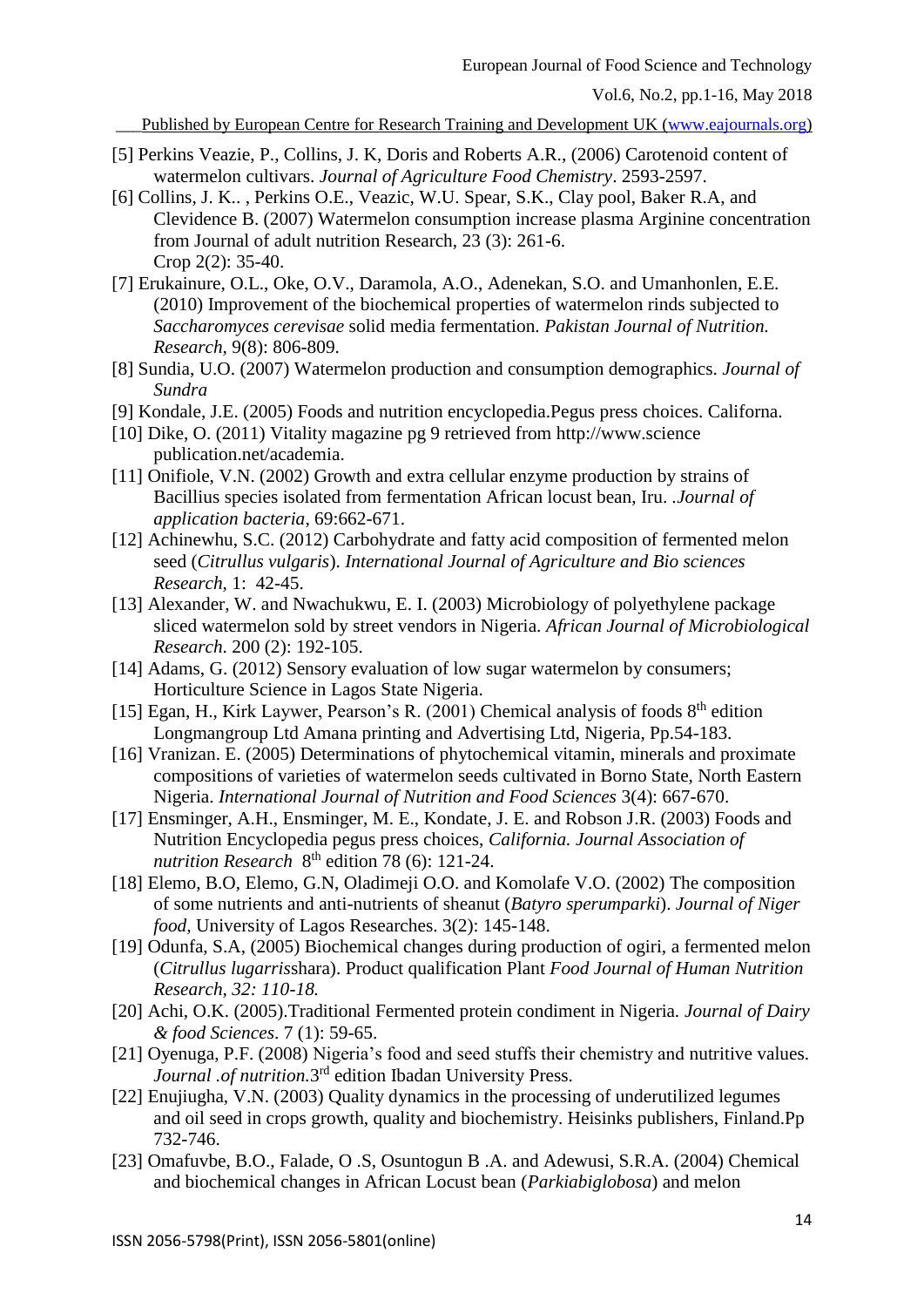\_\_\_Published by European Centre for Research Training and Development UK [\(www.eajournals.org\)](http://www.eajournals.org/)

(*Citrullus vulgaris*) seeds during fermentation to condiments*. Pakistan Journal of nutrition,* 3: 140-145.

- [24] David, N. and Ademibigbe, E. (2010) Determination of vitamin, minerals and proximate composition of varieties of watermelon seed cultivated in Eastern Nigeria. International Journal of Nutrition and Food Science. (3): 26-29.
- [25] Mohamed, C. (2004) Essentials of the microbiology of foods a textbook for advanced studies, 1<sup>st</sup> edition, *Journal Wiley and sons*, Manchester (England) p.699. Nigeria.
- [26] Barber, L., Achinewhu, S.C. and Ibiana, E.A. (2003) The microbiology of ogiri production from castor seed (*Ricimus communis*). Journal of food microbiology, 5: 177-182.
- [27] Afro Food tv.com/Africa Recipes, 05/03/2018
- [28] Asagbra, A.E, Onawola O.O. and Etoamaihe, M. (2009) Upgrading of the local technology of ogiri production (a food condiment)*. Journal of Agricultural Food Institute of Root Organization (AFIIRO) Research* 2009 report publication Pp: 1-58.
- [29] Adewusi, Falad, B.A. (2004) Chemical and bichemical changes in African Locust bean (*Parkia biglobosa*) and melon (*Citrullis vulgaris*) seeds during fermentation of condiments *Pakistan Journal of nutrition*, 3:140-145.
- [30] Campbell Platta (2000) Fermented foods of the world from a dictionary guide and butter worths. Academic press London 1966: 342.
- [31] AOAC (2010) Official Method of Analysis of Association of Official Analytical Chemists.19th eds. Gaithersburg, Maryland U.S.A.
- [32] Bemiller, J. N. (2003) Carbohydrate Analysis in food Analysis 3<sup>rd</sup> edition. Kluwar Academic plenum publishers, New York.Pp 145-171.
- [33] James C.S. (2005) Experimental Methods in Analytical Chemistry of Foods. Chapman and Hall, New York; P. 28.
- [34] Onwuka, G.I. (2005) Food analysis and instrumentation, theory and practice. Naphtali prints
- [35] Kirk, H. and Sawyer, R. (2003) Frait Pearson Chemical Analysis of Food.8<sup>th</sup> edition.Longman Scientific and Technical. Edinburgh 211-212.
- [36] Hanzah, R.U., Jigam, A. A Makun , H. A. and Egwin , E.C. (2014) Phytochemical screening and invitro antioxidant activity of methanolic extract of selected Nigeria Vegetables. *Asian Journal of Basic and Applied Sciences* 1: 1-14. http://www.sciencepublication.net/academia
- [37] Iwe, M.O. (2002) Handbook of sensory methods and analysis published by Rojint communication services Ltd, Enugu, Nigeria.
- [38] Ogueke, C.C. and Nwagwu, M.E.(2007) Comparative study of melon seed (*Citrullus vulgaris*) fermented with mixed culture and pure culture of bacteria isolated from ogiriegusi. *Journal of life science Research*, 4(4): 62-67.
- [39] Edwards, A. J., Vineyard, B.T and Wiley, E.R. (2003) Consumption of watermelon increase plasma concentration of lycopene and Beta carotene in Humans*. Journal of America Nutrition Research*, 133(4): 104 – 50.
- [40] Igbabul B, Hiikyaa O, Amove J. (2014) Effect of Fermentation on the Proximate Composition and Functional Properties of Mahogany Bean (Afzelia Africana) Flour.Curr Res Nutr Food Sci;2(1).
- [41] Obadina, A.O., Akinola, O.J., Shittu, T.A. and Bakare, H.A. (2013) Effect of Natural Fermentation on the Chemical and Nutritional Composition of Fermented Soymilk *Nono.Nigerian Food Journal*, 31(2): 91-97.